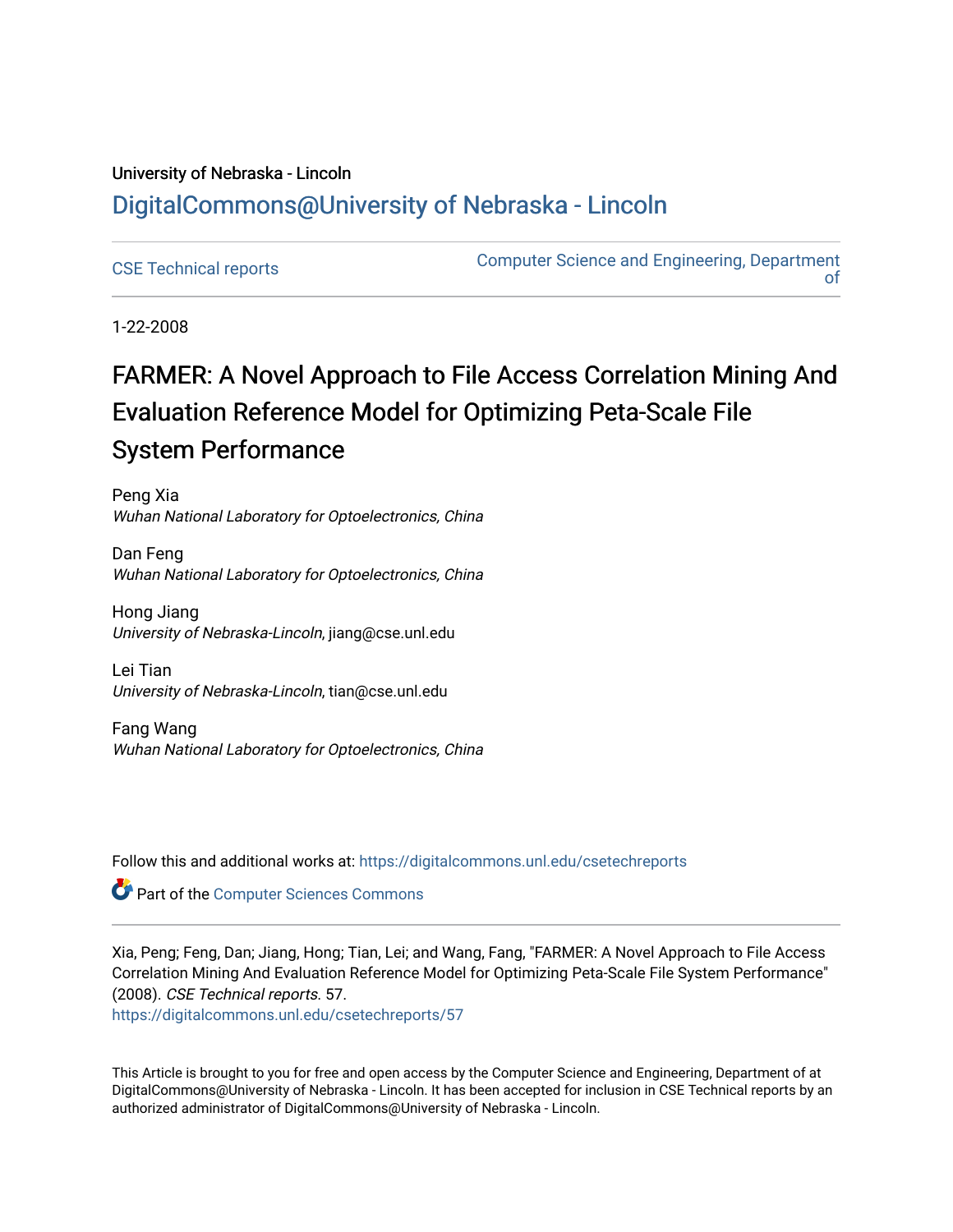# **FARMER: A Novel Approach to File Access Correlation Mining And Evaluation Reference Model for Optimizing Peta-Scale File System Performance**

Peng Xia<sup>∗</sup>, Dan Feng<sup>∗</sup>, Hong Jiang<sup>#</sup>, Lei Tian<sup>∗#</sup>, Fang Wang<sup>∗</sup> <sup>∗</sup>*Computer College, Huazhong University of Science and Technology, Wuhan, China*

<sup>∗</sup>*Wuhan National Laboratory for Optoelectronics, China* #*Department of Computer Science and Engineering, University of Nebraska-Lincoln* sharp@smail.hust.edu.cn, {dfeng,wangfang}@hust.edu.cn

{jiang,tian}@cse.unl.edu

#### **Abstract**

File correlations have become an increasingly important consideration for performance enhancement in peta-scale storage systems. Previous studies on file correlations mainly concern with two aspects of files: file access sequence and semantic attribute. Based on mining with regard to these two aspects of file systems, various strategies have been proposed to optimize the overall system performance. Unfortunately, all of these studies consider either file access sequences or semantic attribute information separately and in isolation, thus unable to accurately and effectively mine file correlations, especially in large-scale distributed storage systems.

This paper introduces a novel File Access coRrelation Mining and Evaluation Reference model (FARMER) for optimizing peta-scale file system performance that judiciously considers both file access sequences and semantic attributes simultaneously to evaluate the degree of file correlations by leveraging the *Vector Space Model (VSM)* technique adopted from the *Information Retrieval* field. We extract the file correlation knowledge from some typical file system traces using FARMER, and incorporate FARMER into a real large-scale object-based storage system as a case study to dynamically infer file correlations and evaluate the benefits and costs of a FARMER-enabled prefetching algorithm for the metadata servers under real file system workloads. Experimental results show that FARMER can mine and evaluate file correlations more accurately and effectively. More significantly, the FARMER-enabled prefetching algorithm is shown to reduce the metadata server latency by approximately 24-35% when compared to a state-of-the-art metadata prefetching algorithm and a commonly used replacement policy.

# **1 Introduction**

Exploiting file and block correlations to benefit performance has become an increasingly common practice in

the design and optimization of intelligent storage systems today. Most related studies focus on extracting semantic knowledge (including file and block correlations) to guide and facilitate various performance enhancing strategies (such as prefetching, caching, data layout and securityawareness, etc.). Representative studies that exploit semantic knowledge to enhance storage system performance include Active-disk [2] , Self-\* storage [3], Semantically-Smart Disk System (SDS) [4], Object-Based architecture [5], etc,. Moreover, the file system level can provide more useful and insightful information about access sequences and semantic attributes (e.g., process id, user id, application, metadata, and certain file properties) than can the block level because of the elaborate and rich I/O interface between storage applications and file systems. Therefore, mining file correlations can be very beneficial for exploiting application semantics and has been widely used for performance optimization in file systems. Unfortunately, it is nontrivial to explore semantic knowledge in file systems effectively and accurately because various factors affecting this knowledge exploration may be intricately related with one another as demonstrated later in this paper (Please see the Section 2 for details)

The main approaches to mining file correlations can be classified into two categories: access sequence mining and file semantic attribute mining. By tracing file system activities, several studies [6, 7, 8, 9, 10, 11] show that file accesses are strongly correlated to their preceding ones.

On the other hand, by extracting semantic attributes from file systems, semantic attribute mining approaches [12, 13, 14, 15] provide flexible associative accesses to documents, programs, object codes, images and other files contained by the system automatically. Recently, Daniel Ellard et al. [13] presented a very interesting method to infer the correlation between semantic attributes and file properties by using a decision tree technique. Nevertheless, this approach is limited to predicting certain file properties (e.g., read-only, size, etc.) from semantic attributes.

File correlations are typically more difficult to mine, and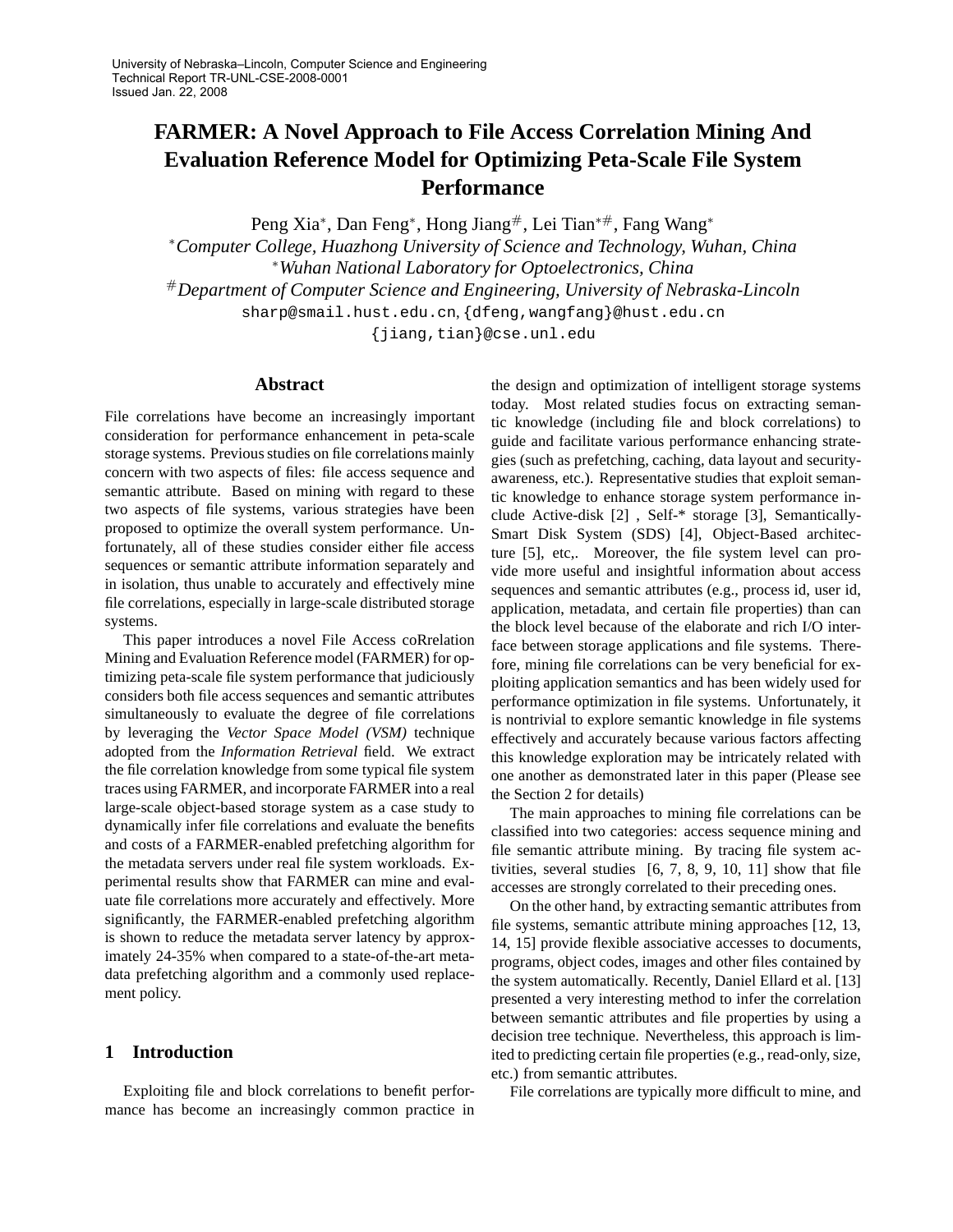thus richer, than block correlations because the former are impacted or co-impacted by far more factors than the latter, as a result of the interface and interactions between applications and the file system that are far richer than those between data blocks and storage devices. In such complex interface and interactions, storage applications perform file operations with various indications of access sequences and semantic attributes. Further, while file correlations are richer than block correlations, the former can also have more negative impact if incorrectly inferred than the latter because block correlations are typically inferred through I/O scheduling and block access patterns that are relatively deterministic. Moreover, our preliminary experimental studies also indicate that these two aspects are mutually influencing factors on file correlations. Therefore, we are led to firmly believe that access sequence mining alone, without combining the benefit of semantic attributes, can not fully reveal file correlations, especially in large scale distributed storage system, while semantic attribute mining without considering access patterns is equally inadequate to infer file correlations.

Unfortunately, all of the existing methods for mining file correlations either solely rely on file access sequence or only take into account semantic attributes in isolation, thus possibly failing to fully exploit the potentially important correlation between access sequences and semantic attributes that in turn may reveal more accurate file correlations. This motivates us to propose a more powerful mining approach in this paper, called a File Access coRrelation Mining and Evaluation Reference model (FARMER), that can discover more complex file correlations by judiciously and effectively combining access sequence mining with file semantic attribute mining. FARMER takes into account both file access sequences and semantic attributes simultaneously to evaluate file correlations and uses a directed, weighted correlation-graph to capture file access correlations. FARMER's correlation graph is weighted with the file correlation degree that is evaluated by the *Vector Space Model (VSM)* technique adopted from the *Information Retrieval (IR)* field [17, 18].

In this paper, we begin by presenting statistical evidences from several typical distributed file system traces to indicate that access sequence and semantic attribute have strong collective and joint impact on file correlations. We also incorporate FARMER into a practical platform - HUSt [16] to validate our designed goal that FARMER is a useful and efficient tool to infer file correlations with reasonable overhead. We utilize FARMER to improve the intelligence in a metadata prefetching algorithm and optimize the file layout in HUSt. Other potential applications of FARMER such as security, reliability and consistency are also discussed and pointed out as our future work. Furthermore, we conduct extensive experiments to determine which semantic attributes or combinations of semantic attributes provide positive contributions and which others provide negative ones.

Based on these experimental results, our FARMER is shown to more effectively and accurately mine and evaluate file correlations than existing evaluation algorithms more effectively and accurately. More significantly, the FARMERenabled prefetching algorithm is shown to reduce the metadata server latency by approximately 24-35% when compared to a state-of-the-art metadata prefetching algorithm and a commonly used replacement policy.

The remainder of this paper is organized as follows. In the next section we briefly discuss further motivation for our research and provides some background information.. In section 3, we present our file correlation mining and evaluating model to infer file correlations. Section 4 discusses how to take advantage of file correlations revealed by FARMER for several potential applications. In Section 5, we introduce a case study that utilizes FARMER to a real storage system to improve the intelligence in prefetching and discuss our experimental results. Section 6 reviews representative research works in the literature that are more relavant to our proposed work and Section 7 concludes the paper.

#### **2 Motivation and Background**

Access sequence and semantic attributes are the two best known factors influencing file correlations. We have reasons to believe that these two factors are strongly correlated and by judiciously combining them we can more effectively and accurately mine file correlations. For example, when a user executes *gcc* to compile a set of source files, it will generate the object and executable files for the corresponding source files. The interesting fact is that files are often generated in the same access sequence and eventually deposited to the same directory. It is intuitive from this example that there are strong correlations among these source files with hints provided by user id, program id, access sequence and directory information. Therefore, it is possible and necessary to utilize the hints provided by a combination of file attributes and access sequences, such as those in the above example, to improve the accuracy of inferring correlations between the source files.

In this section, we present a discussion on some intuitive and statistical evidences to illustrate the effectiveness of integrating these two factors of file to infer file correlations and thus further motivating our research.

#### **2.1 Intuitive Scenarios**

Initially, we can consider the following intuitive scenarios that provide hints to file correlations:

- Files accessed by the same user tend to have strong correlations, because each user has an access domain in which files possess strong correlations.
- Individual program typically access the same files in the same order, and thus files invoked by individual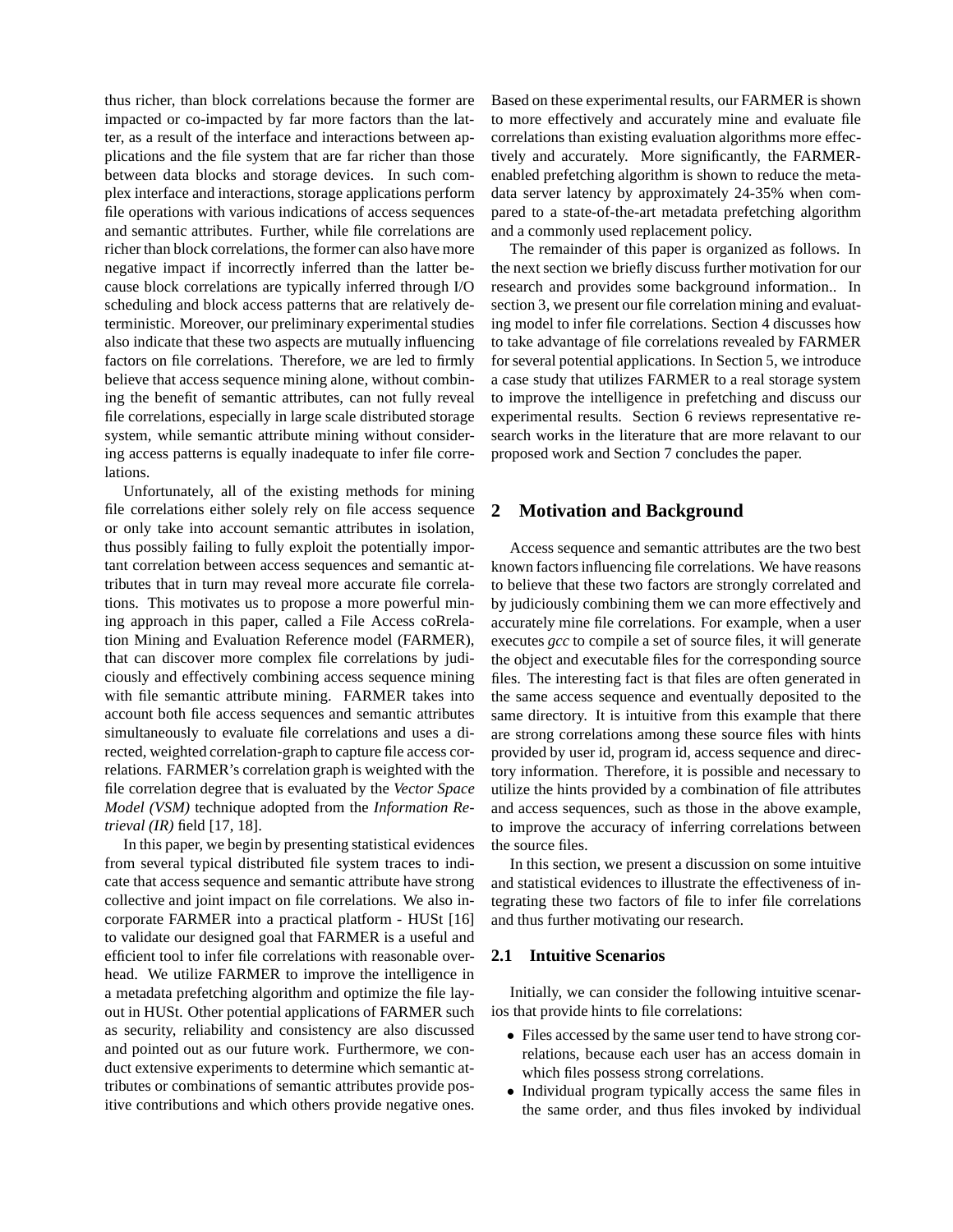programs tend to have strong correlations.

- It is common for a user to deposit related files in one specific directory, thus leading to strong correlation among files stored in the same directory.
- A frequent access sequence typically indicates that the involved files are frequently accessed together. Thus, files belonging to one frequent access subsequence tend to have a strong correlation.

The above scenarios include such hints as frequent access sequence that belongs to the access sequence factor, and the user, program and directory information that belong to the semantic attribute factor. All of these hints can be used to infer file correlations. Furthermore, since semantic attributes can be used to filter out unrelated access sequences to narrow the mining scope and improve the precision of inferring correlations among files, files with equal or similar statistics obtained from their corresponding hints/factors are most likely to be strongly correlated.

#### **2.2 Statistical Evidences**

Although above four scenarios are intuitive, they indicate that both access sequence and semantic attributes can apparently be associated with file correlations, which inspires us to conduct further experiments to verify this association with real file system traces.

We analyze four typical traces – LLNL, INS and RES, and HP, taken from different distributed file system application environments:

- **LLNL trace** [19] traces several typical parallel scientific applications, which have heavy I/O demands with data accesses of varying size. The LLNL trace was collected from a large Linux cluster with more than 800 dual-processor nodes at the Lawrence Livermore National Laboratory (LLNL). It consists of 6403 trace files with a total of 46,537,033 I/O events.
- **INS Trace** and **RES Trace:** Drew Roselli and Thomas Anderson [20] traced two groups of Hewlett-Packard series 700 workstations running HP-UX 9.05. INS was collected from twenty machines located in laboratories for undergraduate classes. RES was collected from 13 machines on the desktop of graduate students, faculty, and administrative staff of their research projects.
- **HP Trace:** The HP trace is a 10-day file system trace collected on a time-sharing server with a total of 500GB storage capacity and 236 users at the HP Lab [21].

Based on these collected traces, we quantify the association between file correlations and their possible influential factors (i.e., access sequence and semantic attributes). We keep track of access sequences for different semantic attributes separately, and then compute the probability of inter-file accesses within these different sequences.

The probability of inter-file access of a file *A* to another

file *B* refer to the likelihood of file *B* being accessed given that file *A* has been accessed. This is also called file successor probability. Our observation shows that if the average access probability is large, the corresponding file correlation is strong. By contrast, if there is no association between file correlations and semantic attributes, the access probability tends to be independent of the semantic attributes. For example, if there is no association between file correlations and semantic attributes, the access probability when considering a semantic attribute say process  $P$  that is meant to 'filter out' unrelated file access sequence will not differ from the access probability when none of the semantic attributes is considered. Therefore, by comparing the probabilities of inter-file accesses for different sequences, we can quantify the influence on the association between file correlations and semantic attributes by different semantic attributes.

Figure 1 compares the probabilities of inter-file accesses for different sequence. There are three important observations drawn from this figure. The first observations is that the inter-file access probabilities due the same attribute in different traces are different. For example, in RES trace, the *pid* attribute corresponds to a 37.6% access probability, but a probability of 52.7% results in the HP trace for the same attribute. The second observation is that even in the same trace, different attributes lead to different inter-file access probabilities. For example, in the HP trace, the probability corresponding to the *file path* attribute (55.2%) is larger than that for the *uid* attribute (45.8%). The last observation is that when none of the attributes is considered, the access probability is the lowest in all the traces among all the cases considered.

From the statistical evidences we learn that we clearly stand to gain benefits from finding an appropriate method to judiciously combine the access sequence factor and the semantic attribute factors into an integrated scheme to mine and evaluate file correlations. We also learn that different attributes or attribute combinations have different influence on inferring file correlations.

Motivated by the above preliminary investigations and observations from experimental studies, we propose an integrated model for file correlation mining and evaluation, which is detailed in the next section.

# **3 FARMER**

In this section, we provide the details of the proposed File Access coRrelation Mining and Evaluation Reference (FARMER) model to quantify and evaluate file correlations. We start with an architectural overview of the FARMER model and its mining and evaluating approaches, followed by a discussion on how to address the issues of building FARMER to mine file correlations. Finally, we analyze the validity and efficiency of FARMER.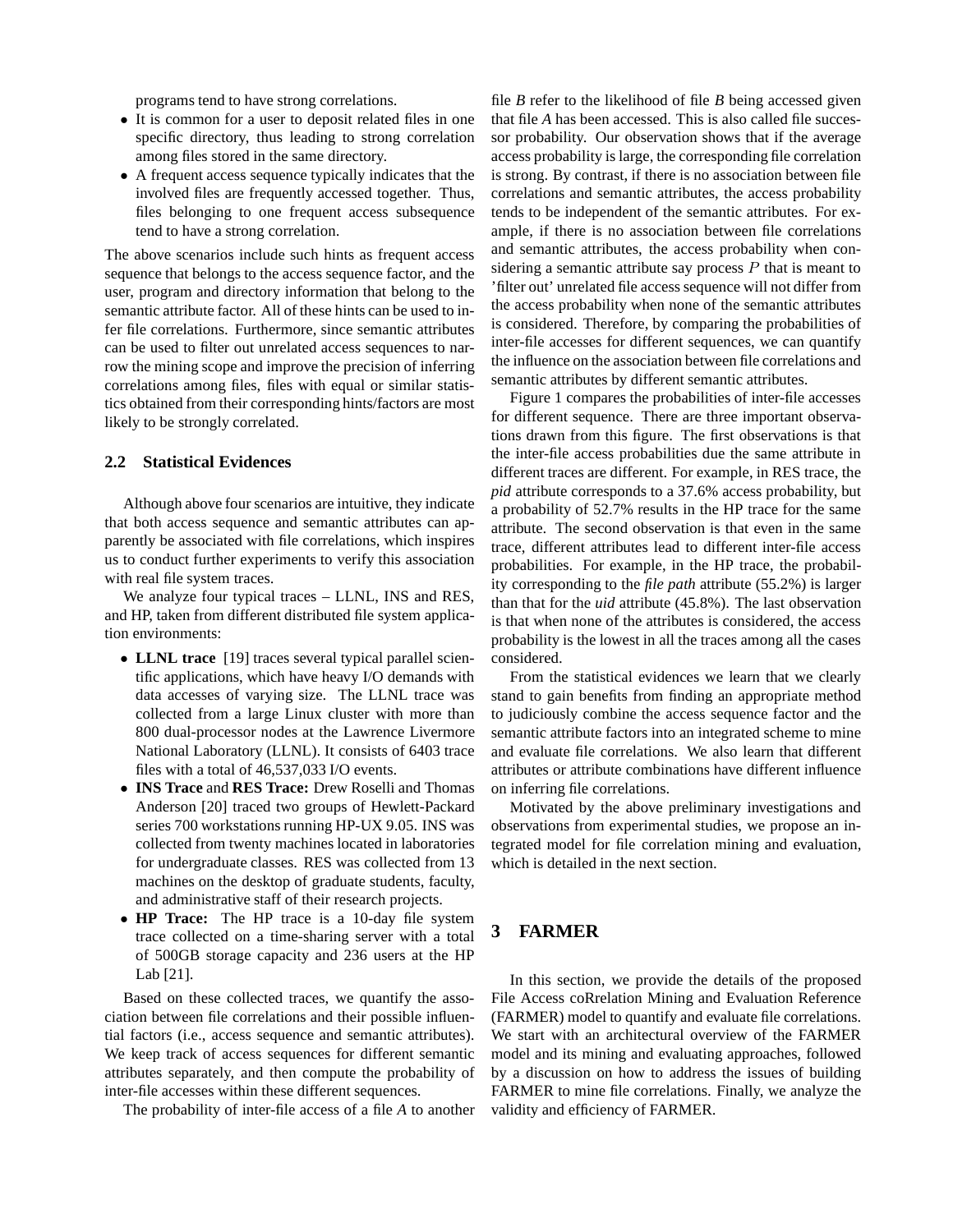#### **3.1 The FARMER Architecture**

As shown in the previous section, access sequence and semantic attributes collectively and jointly impact file correlations more profoundly than can either alone. Nevertheless, to the best of our knowledge, very few studies have been conducted to integrate access sequence and semantic attributes to infer file correlations since it is difficult to quantify semantic attributes and estimate the extent to which they impact file correlations.

The proposed FARMER model is composed of a fourstage process of *Extracting*, *Constructing*, *Mining* & *Evaluating* and *Sorting*, as shown in Figure 2. FARMER provides a "black-box" approach to inferring file correlations without any assumption and modification to the interface between applications and the file systems (storage front-end). Therefore, FARMER is general and independent of the frontend. More specifically, the *Extracting* module collects file request information; the *Constructing* module is deployed to construct a weighted and directed graph representing file access sequences; the *Mining* & *Evaluating* module, which houses the core mining algorithm of FARMER called CoMiner, is responsible for mining and evaluating file correlations; and the *Sorting* module organizes the quantified inter-file correlations appropriately to facilitate performance enhancing strategies that exploit file correlations obtained by FARMER. Our core algorithm *CoMiner*, embedded in the *Mining* & *Evaluating* module, mines and evaluates semantic attributes and access sequence cooperatively. By leveraging the *Vector Space Model (VSM)* [17] and similarity estimation techniques, *CoMiner* quantifies semantic attributes and evaluates file correlations. Based on the evaluation, FARMER can infer inter-file correlations with a relatively high degree of accuracy in distributed storage systems.

The functions of and workflow among the four FARMER modules are elaborated below:

- **Stage 1:** *Extracting***.** In this stage, we collect file attributes such as timestamp, file name, user, group, program information, etc. by extracting from each file request. A set of such attributes that identify a certain file request pattern help mine and evaluate file correlations effectively and accurately.
- **Stage 2:** *Constructing***.** Once the appropriate file attributes are obtained, a weighted, directed correlationgraph is constructed to represent file access sequences. This graph consists of a set of directed edges and a set of nodes, where a node represents an accessed file and a directed edge that starts from a predecessor node and ends at a successor node represents an access order. The weight on each edge equals the value of correlation degree between the predecessor and the successor.

If a newly requested file is already in the graph, only the inter-file access count is increased and the file correlation degree is updated accordingly. Obviously, if

the weight on an edge is large, the corresponding nodes (files) are likely correlated. Therefore, this graph representation is able to capture access sequences and mine file correlations.

• **Stage 3:** *Mining* **and** *Evaluating***.** This stage contains the core of FARMER. After Stage 1 and Stage 2, the file attributes and frequent sequence information between the current file and its successors have been extracted from the file requests. FARMER then mines and integrates this information to evaluate file correlations.

The file correlation degree obtained through mining and evaluation for each file-successor pair is recorded in the corresponding *Correlator List* that is associated with each file having one or more successors. In addition, this list contains relevant information extracted in Stage 1 and 2 of certain successors of the current file and is indexed by these succesors' file IDs. Subsection 3.2 presents in details the FARMER core mining and evaluating algorithm, CoMiner, which also includes a description of the Correlator List and it's update operations.

• **Stage 4:** *Sorting***.** In this stage, the *Correlator List* for each file is sorted and organized by file correlation degree. Consequently, each file with one or more successors is associated with a sorted *Correlator List* in deceasing order of the inter-file correlation degree from head to tail. Thus, if a file is closer to the head in the *Correlator List*, there will likely be a stronger correlation between the file and its owner.

This is an iterative process that repeats itself for each incoming request. Therefore, it is possible to infer file correlations by automatically and dynamically mining and evaluating the semantic attributes and access sequence information contained in the requests.

## **3.2 The Core Mining and Evaluating Algorithm -** *CoMiner)*

Existing file correlations mining algorithms include semantic attribute mining and access sequence mining. These two approaches focus on the statistical analysis for access history information in their respective fields and mine these hints by using various data mining techniques to infer file correlations. However, their effectiveness is limited by either the lack or difficulty of integrating the hints of semantic attribute and access sequence to evaluate and quantify file correlations.

To combine semantic attributes with access sequence to maximize the efficiency and accuracy of inferring file correlations, we propose *CoMiner*, a method that leverages the state of the art approaches including the *Vector Space Model (VSM)* techniques in the *Information Retrievel* area to mine and evaluate file correlations quantitatively in storage systems. In particular, in order to estimate the similarity of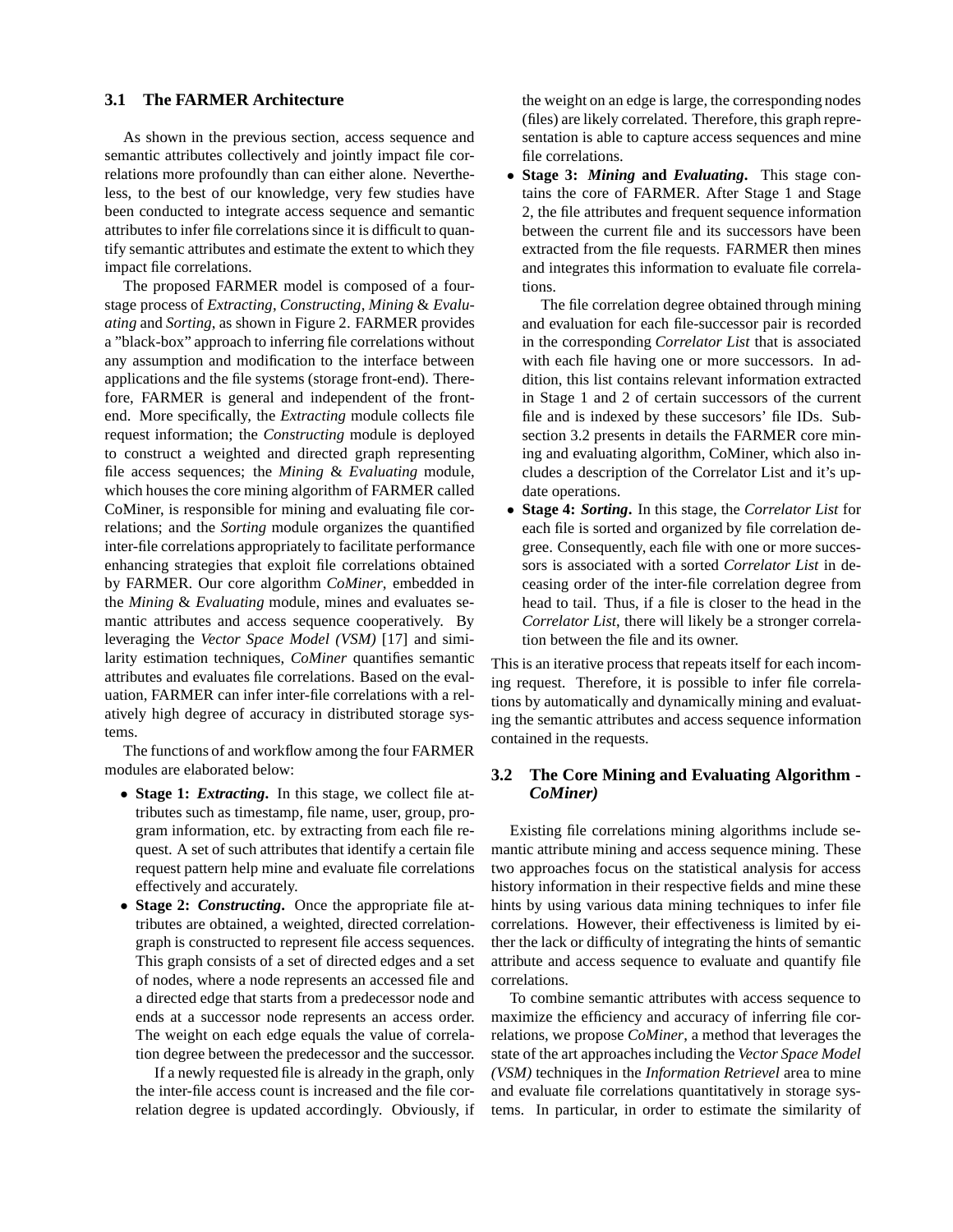semantic attributes, we utilize *Semantic Distance* to denote how far apart two files are semantically in the correlationgraph. We also identify the validity of file correlations by specifying an appropriate threshold.

*CoMiner* mainly consists of three steps: (1) Mining and quantifying similarity of semantic attributes and access frequency; (2) Evaluating file correlations by using similarity of semantic attributes and access frequency; and (3) Filtering out weak or false file correlations. A pseudo code describing the process of *CoMiner* is presented as Algorithm *CoMiner*.

| <b>Algorithm 1 CoMiner</b> |  |
|----------------------------|--|

| <b>Parameters:</b>                                     |
|--------------------------------------------------------|
| Semantic Distance between files sd                     |
| access frequency f                                     |
| file correlation degree $e$                            |
| Input:                                                 |
| A request file $f$ ,                                   |
| successor files of request file <i>successor</i> ,     |
| valid threshold max strength                           |
| Output:                                                |
| Correlator List l                                      |
| <b>for</b> $i = 0$ to $i <$ successor.length <b>do</b> |
| compute $sd$                                           |
| compute $f$                                            |
| compute $e$                                            |
| <b>if</b> $e > max$ strength <b>then</b>               |
| $l \leftarrow pair(successor[i].id, e)$                |
| end if                                                 |
| l.sort                                                 |
| end for                                                |

# **3.2.1 Semantic Attribute Mining**

File semantics can be exposed at various levels, such as definitional, associative, structural, behavioral, environmental level or through other information related to the files [23], where various hints can be obtained. Many of these hints can help improve the precision of inferring file correlations. *SD graph* [9] presents *Semantic Distance* and attempts to use this concept to estimate the degree of similarity between two files. However, effectiveness of *Semantic Distance* in *SD graph* is limited to only exploiting access sequence, thus failing to quantify the rich semantic attributes that can potentially improve the similarity measurement between files.

An approach, called *Vector Space Model (VSM)*, is widely and successfully deployed in the area of information retrieval [17] for text representation and searching. Inspired by *Vector Space Model (VSM)*'s successes, we believe that it can be deployed in our CoMiner to estimate file correlations accurately. In *Vector Space Model (VSM)*, a vector represents a text document and basic vector operations are used to compute similarity between two documents. In adopting *VSM* to our *CoMiner*, vectors are used to represent files

and similarity estimation algorithms are used to quantify the similarity between semantic attributes that can be extracted from a set of metadata attributes representing a file [16].

More specifically, a vector represents a file and each item of the vector represents one particular attribute of the given file. Vectors are stored as columns of a single matrix. Then basic vector operations can be used to evaluate *Semantic Distance* between files. The computation of *Semantic Distance* is based on a common similarity computation function:

$$
sim(A, B) = \frac{|A \cap B|}{|\max(A, B)|} \tag{1}
$$

In this function, set *A* and set *B* represent *semantic vectors (SVs)* spaces of files,  $sim(A, B)$  represents the semantic distance of two *SVs*. Let  $A = \{A_1, A_2, \ldots, A_n\}$  and  $B = \{B_1, B_2, \ldots, B_n\}$ . Table 1 demonstrates how to transform file semantic entries to semantic vectors. Here, a semantic vector item  $A_x$  corresponds to one attribute, such as the user id. Therefore, semantic distance of files can be defined by  $sim(A, B)$ .

| <b>User</b> | <b>Process</b> |       | <b>Host</b> File Path |
|-------------|----------------|-------|-----------------------|
| user1       | $\eta$         | host1 | /home/user1/paper/a   |
| user1       | n2             | host1 | /home/user1/paper/b   |
| user2       | p3             | host2 | /home/user2/c         |

```
⇓
A = \{user1, p1, host1, home, user1, paper, a\}B = \{user1, p2, host1, home, user1, paper, b\}
```

```
C = \{user2, p3, host2, home, user2, c\}
```
*Table 1: transform file semantic entries to semantic vectors.*

**Divided Path Algorithm (DPA) vs. Integrated Path Algorithm (IPA)**. According to Function 1, we can compute the semantic distance between files. All semantic attributes except for the file path attribute, present their corresponding values directly; To handle the more complex file path attribute, two methods can be used compute the *Semantic Distance*. The first one is to parse a full file path to several subdirectories. Each subdirectory is represented as one item in *SV*. We call this method *Divided Path Algorithm (DPA)*. The other approach is to regard the entire file path as one item, which is called the *Integrated Path Algorithm (IPA)*. Table 2 depicts the application of Function 1 to calculate the *Semantic Distance* in *DPA* and *IPA* respectively. The value contained at the intersection between the vectors *A* and *B* acts as the numerator of the function. The denominator is the max count of items of *A* or *B*.

| Divided Path Algorithm | <b>Integrated Path Algorithm</b> |
|------------------------|----------------------------------|
| $sim(B, C) = 1/7$      | $sim(A, C) = 0.25/4$             |
| $sim(A, C) = 1/7$      | $sim(B, C) = 0.25/4$             |
| $sim(A, B) = 5/7$      | $sim(A, B) = 2.75/4$             |

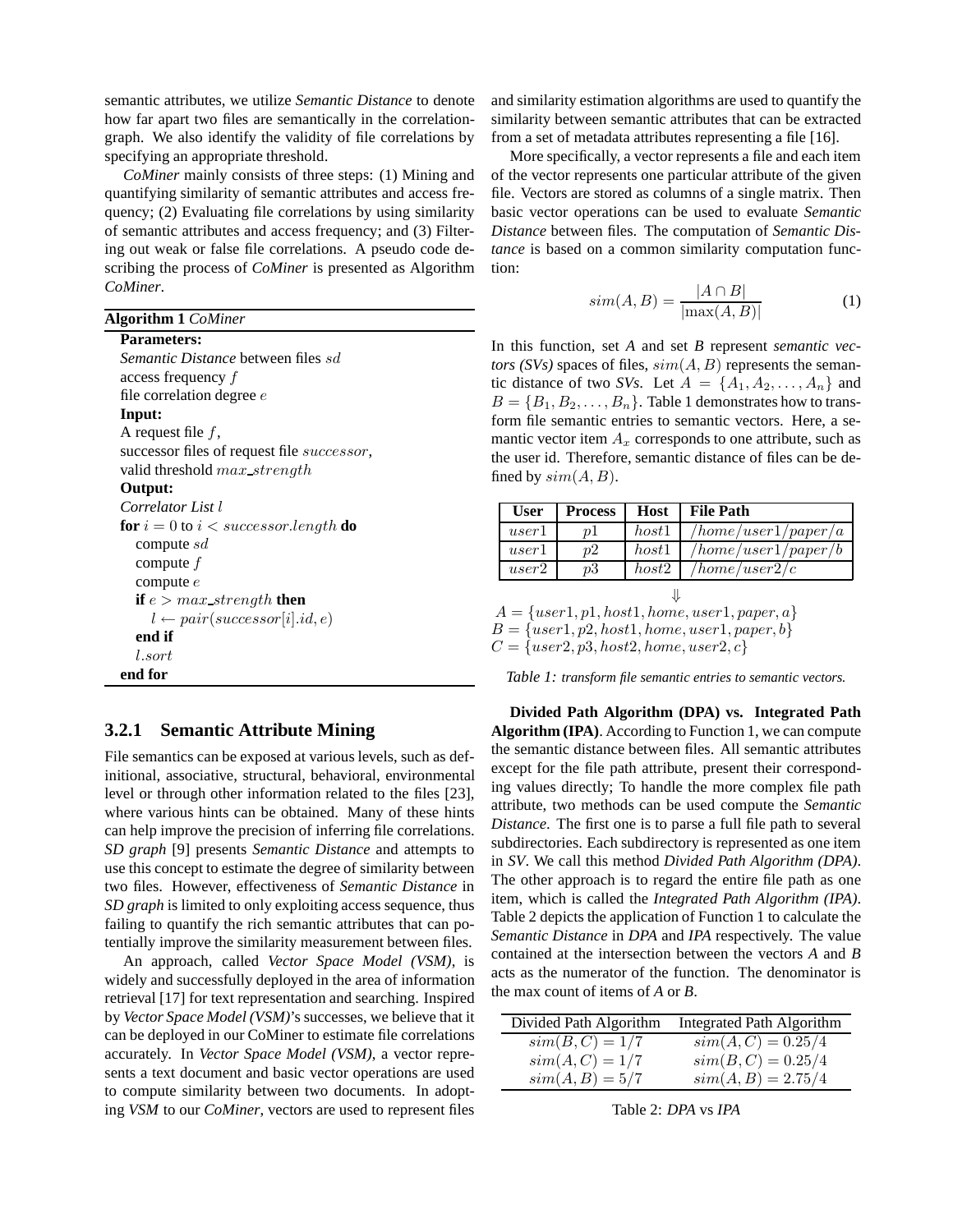Table 2 demonstrates how *DPA* and *IPA* can be used to compute *Semantic Distance* among files. For *DPA* on the left, each subdirectory or attributes is represented as one item in a vector. Therefore,  $\max(A, B)$  is 7. Moreover, 5 attribute items between *A* and *B* are the same, which means that  $A \cap B$  equals 5. For *IPA* on the right, the similarity of directories is computed first. For  $A$  and  $B$ , the maximal count of subdirectories is 4, and the intersection of directories is 3. Thus, the directory similarity is  $3/4 = 0.75$ . Then, since the entire file path is regarded as a single item, max  $(A, B)$  is 4 and  $A \cap B$  is 2.75.

However, the drawback of the *DPA* algorithm is that if files are in a deep directory, the directory attribute becomes the main influential factor in determining the result while other attributes such as process and user IDs are significantly weakened. As a result, file correlations that are actually strong by virtue of the weakened attributes will be considered weak and thus filtered out. For example, consider  $A$  that is an executable file and  $B$  that is a library file linked by A. Although the intersection of file path between them is null, their correlation is nevertheless very strong. The file correlation degree of file  $A$  and  $B$  computed by *DPA* will surely be smaller than the specified *max strength* (threshold), thus resulting in file  $B$  being removed from file A's *Correlator List*. Based on this analysis, we decide to use the *IPA* algorithm to compute the *Semantic Distance*.

#### **3.2.2 Access Sequence Mining**

There is pronounced regularity in file access sequence, a well-known observation in file systems. This observation can help discover file correlations between two or more files. *Probability Graph* and *Semantic Distance (SD)* keep frequent counts of file accesses that follow within a window of a specific length. In these two techniques, all the successors of a file are assigned the same importance. The limitation of this approach is that it fails to distinguish the importance of the successors which have different access distance. To overcome this limitation, we apply the *Liner Decremented Assignment algorithm* [11] to count the interfile access number, where the farther the access distance between file and its successor is, the weaker their file correlation will be.

*CoMiner* keeps track of the predecessor's, successor's information of a file, and computes the access frequency  $F(A, B)$  for a pair of files. Here,  $F(A, B) = N_{AB}/N$ , where  $N_{AB}$  is the number of times that file *B* is the successor of A. N is the total access count of file A. Thus,  $F(A, B)$ represents the frequency of accesses in which file  $B$  is a successor of A. A high value of  $F(A, B)$  means that if access to file  $A$  occurs, file  $B$  is very likely to be accessed soon. So, we use  $F(A, B)$  to describe file correlations. For example, given an access sequence of *ABCD*, *B* is a closed successor of  $A$ , 1 will be added to  $N_{AB}$ . For  $C$  and  $D$ , their access distance from *A* are 2 and 3 respectively and, according to the linear decremented assignment the additional value is 0.9 for *C*, and 0.8 for *D*.

#### **3.2.3 Computing File Correlation Degree**

The file correlation degree for files  $x$  and  $y$  is defined as:

$$
R(x, y) = sim(x, y) \cdot p + F(x, y) \cdot (1 - p) \tag{2}
$$

In Function 2,  $sim(x, y)$  and  $F(x, y)$  represent semantic distance and access frequency between  $x$  and  $y$  respectively.  $p$  is a tunable weight that can be adjusted to an appropriate value to judiciously combine semantic distance and access frequency to more effectively exploit inter-file correlations.

Semantic distance is a function of several semantic attributes such as user id, process id, host id and file path. Once these attributes are determined, they are rarely modified. However, access frequency varies with access count of a file and its successors. So, the access count information for each file and its successors must be updated in time to compute the latest access frequency.

# **3.2.4 Threshold for Valid File Correlation Degree**

An important issue to consider is the threshold for valid file correlation degree. If the correlation degree between two files is very small, such a correlation may not be valid in that the two files may only occasionally inter-access and their correlation, if present at all, may merely be random and offers very little to be exploited for performance improvement. For example, two otherwise unrelated files may belong to a random access sequence, with a file correlation degree of 0.0001 as evaluated by FARMER. This correlation degree is so weak that it is generally meaningless to be considered for an exploitable file correlation. Therefore, in order to describe the validity of file correlations, we define *strength* to measure the file correlation degree. Moreover, we specify a valid threshold for correlation degree, denoted as *max strength*. After evaluating the correlation degree, we compare the file correlation degree of a candidate file with *max strength*. If the file correlation degree is smaller than *max strength*, this correlation will be considered invalid and thus filtered out, and vice versa.

#### **3.3 Efficiency of FARMER**

Compared with existing file access sequence mining algorithm such as *SD Graph* , *Probability Graph* and Nexus, FARMER can more effectively and accurately infer file correlations in distributed storage systems while requiring less overhead. These algorithms need to keep the correlative information for every file during the process of graph building, whereas FARMER does not need to maintain any correlative information for weak correlations due to its filtering ability. In practice, only active file correlations are updated and thus FARMER needs much smaller memory footprint to store file correlations information. Moreover, in terms of time complexity, FARMER is more efficient than the approaches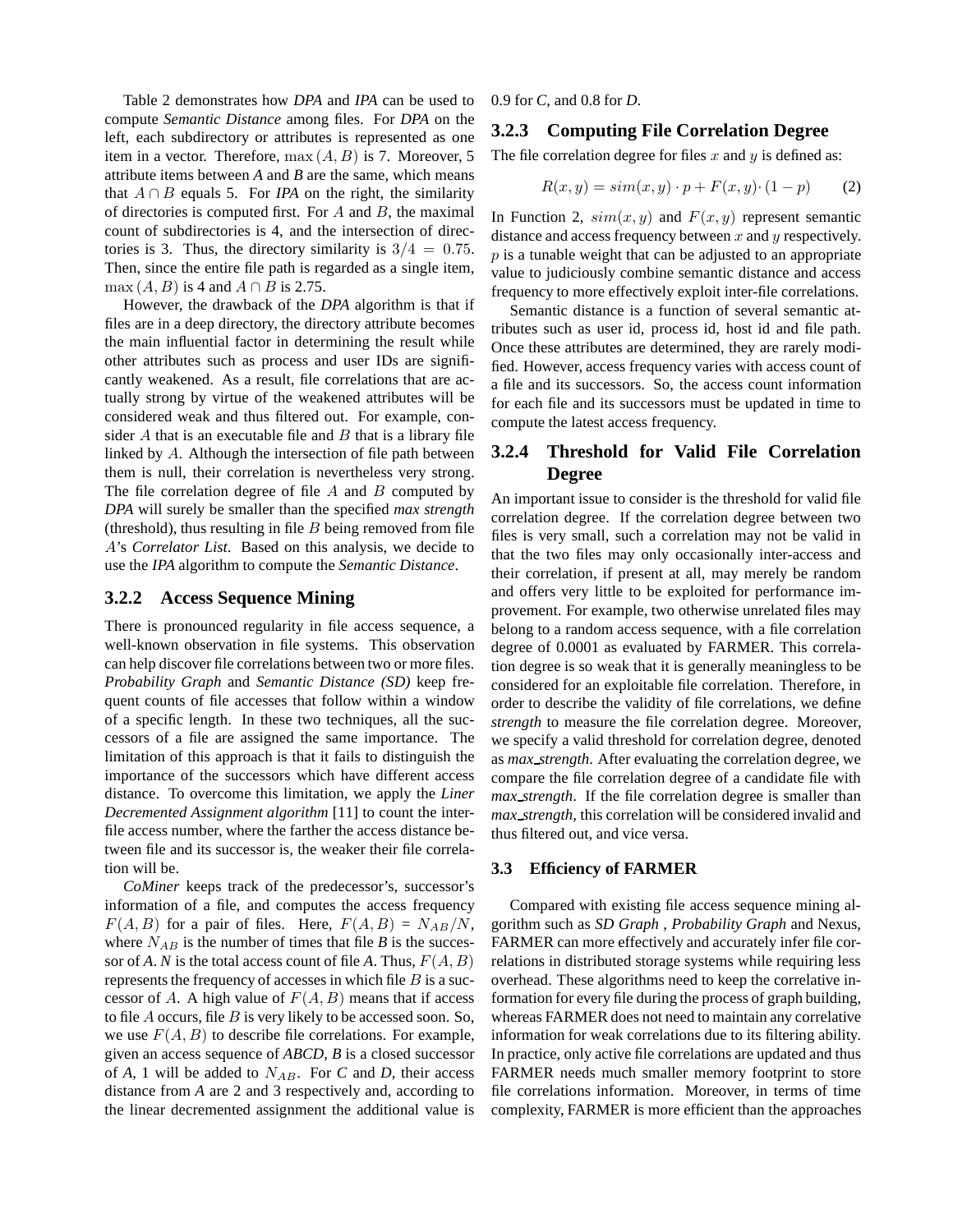mentioned above because less correlative information needs to be processed. Therefore, we argue that FARMER is much more efficient than these existing algorithms.

# **4 FARMER Applications**

FARMER as a mining and evaluating tool can infer and reveal hidden file correlations that can be potentially used and exploited by a number of performance enhancing strategies directly or indirectly, as explained in more details in this section.

## **4.1 FARMER-enabled Prefetching**

The file correlation information mined and evaluated by FARMER can be used to help prefetch files data, especially file metadata accurately in large distributed storage systems. It is a well recognized fact that metadata accesses and operations account for a majority of all I/O operations in a typical storage system [20], because hundreds of thousands of pieces of file metadata need to be updated simultaneously, which often means that metadata servers are severe performance bottlenecks of distributed storage systems. This metadata bottleneck has been addressed generally in two directions. The first is to use multiple metadata servers to coordinate the metadata requests to metadata servers for load balancing. The second is to reduce the overhead incurred by metadata operations by improving storage cache hit ratio. FARMER helps exploit inter-file correlations and offers an enhanced prefetching algorithm to reduce the overhead incurred on metadata servers and effectively alleviate the bottleneck effect of metadata servers.

In general, a conservative prefetching algorithm attempts to avoid prefetching inaccuracy and cache pollution by reducing the frequency and amount of prefetching. By contrast, an aggressive prefetching algorithm prefers to hoard more entries to scale up overall system performance. In modern storage systems, more than 50% of all I/O operations are related to metadata access [20] while the typical size of file metadata is no more than 5% of the size of file data [24]. This observation implies that storage systems stand to gain greatly by aggressive metadata prefetching while incurring relatively small mis-prefetching penalties. However, the benefit of aggressive prefetching can be quickly offset by mis-prefetching penalties if it is not accurate and brings in too many unrelated metadata files. To alleviate this problem, FARMER filter out unrelated or weakly correlated files from *Correlator List* by comparing the correlation degree with a valid correlation degree threshold *max strength*. By appropriately configuring the *max strength* threshold, FARMER can potentially optimize the prefetching size at a minimal mis-prefetching penalty.

The capability of metadata operations for metadata server plays a critical role in scaling up performance in a peta-scale

distributed storage system. We identify demanding requests and prefetching requests by setting a request attribute and provide a priority-based request-scheduling model, as elaborated in Section 5. In particular, a metadata server uses two request queues to guarantee the availability of service for the demand requests queue that is of higher priority than the prefetching request queue.

#### **4.2 FARMER-enabled File Data Layout**

File correlations can also be exploited to improve the efficiency of file data layout. We can merge several small files into one group to scale up the overall system performance by enhancing the correlative file data locality. The average file size of modern workstation cluster is 108 KB - 189 KB [24], so file data layout has a great impact on the batched I/O operations that, as a result of exploiting file correlations and thus data locality, are transformed from random I/Os to sequential I/Os, thus significantly improving data access performance.

Several design issues should be considered while exploiting file correlations to optimize file data layout. One of the most important issues is to determine which files should be integrated into one group. We can use the sorted *Correlator List* of each file to address this issue. However, if file data are frequently modified, the data layout management of such a grouping scheme will become very complex. Therefore, as an initial attempt, only read only files are considered to be stored in the same group.

Metadata servers can organize files based on inter-file correlations and file attributes. After evaluating and sorting based on file correlation degree to obtain a group of strongly correlated files in the *Correlator List*, a metadata server may try to allocate these files in one group contiguously. Thus, whenever the predecessor is accessed, its correlated files are batch read into the cache by a single I/O request.

# **4.3 FARMER-enabled Security and FARMERenabled Reliability**

File correlations can also be exploited to improve storage system security and reliability, for example, in cases such as secured delete and denial of malicious access [25]. In intelligent secure storage systems, once a user configures rule-based accesses for a file or directory, this rule may be applied to other files that have strong file correlations with this file or directory automatically. In addition, file replication and the corresponding consistency management can also take advantage of file correlations by grouping files with strong inter-file correlations in the same logical replica group. Each backup and recovery task on a replica group can be an atomic operation so that we can guarantee the strong consistency of files in the same replica group.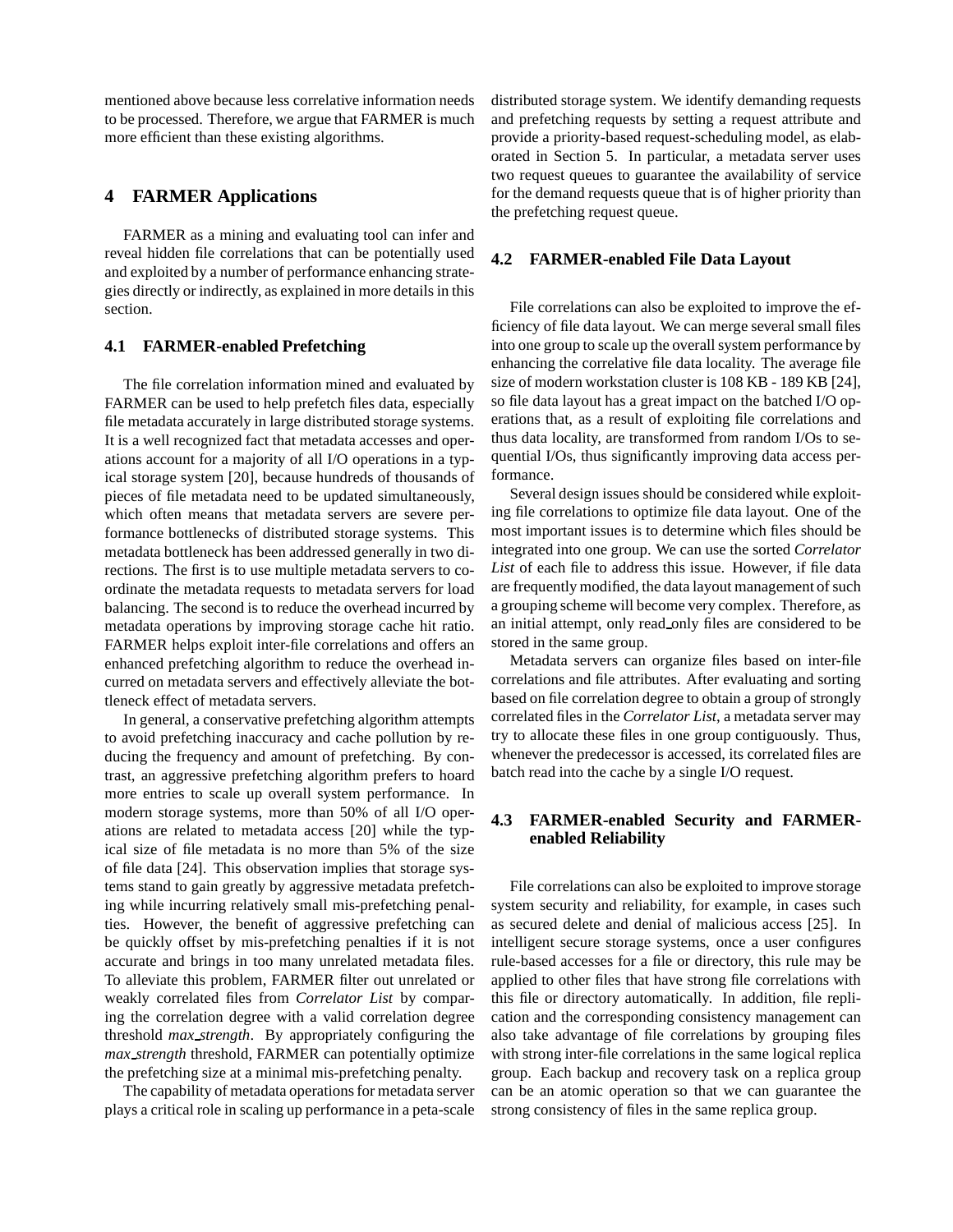# **5 Case study: FARMER-enabled Prefetching for Improved Accuracy on HUSt**

We have discussed several useful potential applications of exploiting file correlations mined and evaluated by FARMER in the previous section. Here, we apply FARMER to improve the intelligence of the prefetching algorithm in our object-based storage system – HUSt to verify the feasibility and effectiveness of our algorithm. In this section, we will present the FARMER framework and how it works with our system. To evaluate the benefits and overheads of the FARMER-enabled prefetching algorithm (FPA) and demonstrate FARMER's applicability to a wide range of workloads, we use four typical traces taken from distributed file system (including LLNL, INS, RES, and HP traces). Based on the four distributed file system traces (see Section 2 for more detailed descriptions of these traces), we conduct experiments to show the impact of FARMER on performance. We compare FPA with Nexus (because Nexus performs better than any of the existing algorithms for metadata prefetching [11]), and LRU (because LRU is the most commonlyused algorithm for cache replacement) in terms of the cache hit ratio, prefetching accuracy and average response time.

#### **5.1 The HUSt System Architecture**

Figure 4 shows the architecture of HUSt with FARMER integrated. The system comprises three major components: (1) **MDSs** are mainly responsible for managing files' metadata information and security authorization. The metadata information of files and objects are stored in the Berkeley DB. (2) **OSDs** are actual storage depositories for object data, and provide the object-based interface for clients' accesses. (3) **Clients** runs applications and provide general access interfaces for applications.

In order to support FARMER, we have added two major components into HUSt: *extractor* and *mining and evaluating utility*. *extractor* is a file-type specific filter that takes as input the request for a file from a client and outputs the corresponding semantic vector of this file. The functionality of *mining and evaluating utility* that implements the *CoMiner* is to mine and evaluate file correlation according to semantic vector. The *mining and evaluating utility* also interacts with the Berkeley DB to store the file correlation information such as *Correlator List* for the files.

# **5.2 Impact of FARMER Parameters on Design Decisions**

Through analyzing experimental results obtained from the HUSt prototype implementation of FARMER, we evaluate how various FARMER parameters impact some design decisions.

# **5.2.1 Weight Factor** p

To find out what value of weight  $p$  can achieve the best performance, we conduct some experiments to evaluate the performance of the overall system as a function of  $p$  (varying from 0.0 to 1.0 with step of 0.1). Figure 3 shows the cache hit ratios of the FARMER-enabled prefetching algorithm as a function of the *max strength* with different p values of 0, 0.3, 0.7 and 1, respectively. We notice that when the weight factor  $p$  is 0.7, the cache hit rate reaches the highest value. So, the default value of  $p$  is configured 0.7 in our subsequent experiments.

# **5.2.2 Attribute Combination**

In section 2, analysis of different attribute combinations demonstrates that not all of file attributes have the same effect on file correlation. By analyzing the experimental result, we can determine attribute combinations that are more effective than others and potentially identify the most influential combinations.

In Table 5, the first column enumerates all combinations of the four attributes (User ID, Process ID, Host ID and File path) in the HP Trace, the third column enumerates all combinations of the four attributes (User, Process, Host and File ID) in the INS and RES trace. The second, fourth and fifth columns show the cache hit ratios associated with different attribute combinations. The last row presents the result when considering all the semantic attributes. From Table 5, we observe that the difference of cache hit ratio among different attribute combinations range from 0.1% to about 13%.

This result proves our conjecture that different attribute has different contribution to file correlation evaluation. Therefore, we can adopt a optimum semantic combination to improve prefetching accuracy and cache hit ratios.

# **5.2.3 Valid threshold**

Valid threshold – *max strength* may affect the prefetching policy. We run the prefetching algorithm experiment under the HP traces. In this experiment, two files, with their file correlation degree larger than the validity threshold, will be prefetched to the system cache. The range of *max strength* varies from 0.0 to 1.0. A larger *max strength* corresponds to more a conservative prefetching policy. From Figure 6, we can see that if the *max strength* is smaller than 0.4 the response time tends to be stable.It indicates that prefetching files with file correlation degree lower than 0.4 is unlikely to benefit overall system performance.

# **5.3 Performance Evaluation of The FARMERenabled Prefetching Algorithm**

Aggressive prefetching algorithms can improve cache hit ratio and reduce response time by increasing the prefetching size, provided that prefetching accuracy is reasonably high. With poor prefetching accuracy, however, this ap-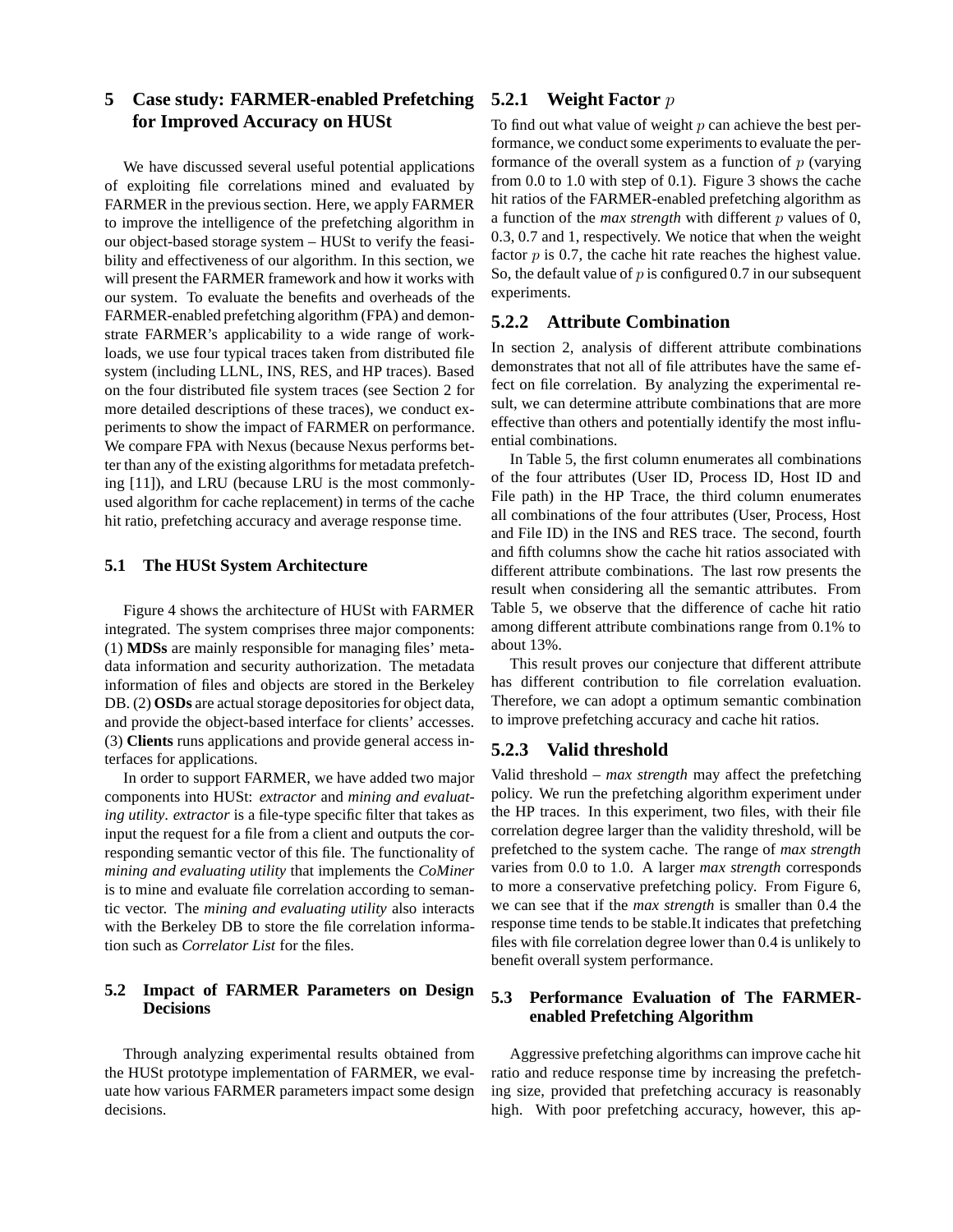proach can suffer from severe cache pollution and misprefetching penalty, making it ineffective and even counterproductive. The FARMER-enabled prefetching algorithm (FPA) improves prefetching accuracy significantly by eliminating prefetching candidates with low inter-files similarities.

Figure 7 shows that FPA has the highest prefetching accuracy under all traces when compared with Nexus and LRU. In particular, the cache hit ratio of FPA is 13% higher than that by Nexus in the HP trace. This improvement is the best among all traces (7.8% in INS and 3.1% in RES). The reason is that, in the HP trace, besides the basic information about requests (user id, process id, device id and so on), full file path information is also included, which enables FPA to more accurately mine and evaluate file correlations. However, in INS and RES, the fields of fid and dev id are used to identify the different location between the files. The INS and RES trace lack the file directory information that is critical in identifying locality and inter-file correlations effectively.

| Trace         | <b>Prefetching Accuracy</b> |
|---------------|-----------------------------|
| <b>FARMER</b> | 64.04%                      |
| <b>Nexus</b>  | 43.04%                      |

Table 3: *Prefetching Accuracy for HP Trace*

We conduct our experiments on the HP trace to compare the prefetching accuracy. From Figure 4, experimental results show that about 65% of all predictions provided by FPA are correct. In contrast, Nexus' predictions are only about 43% correct. The higher prefetching accuracy of FPA translates into significantly reduced metadata access latency (i.e., average response time), as shown in Figure 8, where FPA can improve the average response time in metadata server over Nexus by up to 24% and over LRU by up to 35%.

#### **5.4 Memory Overhead**

Table 4 shows the overhead for FARMER processing the file request with different traces. The results show that additional memory footprint sizes for corresponding traces are no more than 100 MB. The reason is that, first, valid threshold *max strength* limit the size of *Correlator List*, thus FARMER only need to maintain a few members for each *Correlator List*. Second, only several additional entries such as file'IDs, *Semantic Distance*, file correlation degree, etc., are required to recorded for active files. Therefore, FARMER can effectively discover file correlations for different typical workloads.

| Trace      | <b>LLNL</b> | INS RES | $\overline{H}$ |
|------------|-------------|---------|----------------|
| Space (MB) | 98.4        |         | 9.8            |

Table 4: *Space Overhead (max strength is 0.4)*

#### **6 Related Work**

Data and file correlations can be exploited to improve the performance of distributed storage systems. We investigate previous works about block correlations and file correlations to provide the necessary background for our study reported in this paper. This section briefly discusses the most closely related and representative works in the literature on exploring correlations at the block or file level respectively.

**Block correlations:** Researches on block correlations has typically been conducted at the disk block abstraction level, obtaining more complex semantic patterns at the block level in storage systems.

C-Miner [26] uses data mining techniques to mine the frequent sequences from a set of short sequences, which in turn infers the correlations between blocks and presents approaches of block correlation-directed prefetching and data layout. C-Miner uses a *black-box* approach that is similar to FARMER's, although HUSt on which FARMER is prototyped provides an object-based interface to render it a *whitebox* approach.

Sivathanu et al. proposed semantically-smart disk systems (SDS) [4] by using a *gray-box* approach. SDS exploits the on disk data structure information and categorizes data to transparently improve performance or enhance functionality beneath a standard block read/write interface. Similarly, Type-Safe Disks (TSD) [27] expose the block relationship by a specific interface (special system call functions) between the file system and the underlying block device. TSD uses block correlation information to enforce active constraints on data access.

**File correlations:** Previous studies on file correlations entail analyzing file access pattern or extracting semantic information.

File access patterns, which reflect user behaviors, can infer correlations among files. It is widely observed that access patterns follow previous patterns with a high probability. Based on this observation, several prefetching algorithms, such as Last Successor (LS), First Successor (FS) and Recent Popularity [30], predict files that are likely to follow recently accessed files. However, in distributed storage systems with multiple users, multiple programs and multiple hosts, the interactions among the different users, programs and hosts can render such predictions inaccurate. File access patterns, we believe, are not impertinent to file attributes (such as program id, user id, host id, etc.).

FARMER considers such file attributes as user, program and host to estimate the inter-file access relationship. Program-based Successors (PBS) and Program- and Userbased Last Successor (PULS) [22] also identify the relation-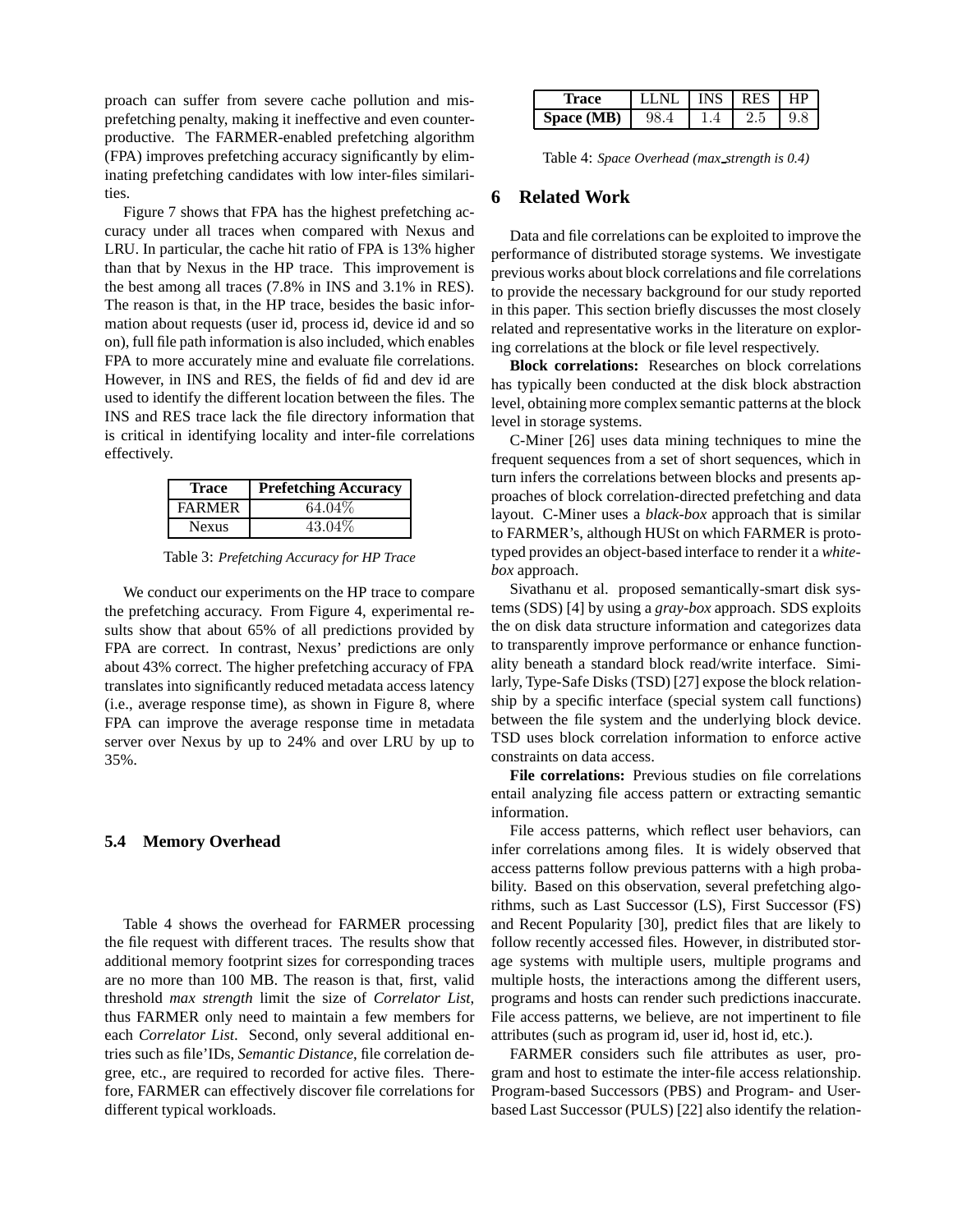ships between file access patterns and the programs/users accessing them. PBS and PULS apply the LS/LnS algorithms under the Program- and User-based conditions. However, in addition to program and user information, we consider other file attributes that influence file correlations in FARMER, since different users or programs may also follow a similar file access pattern in distributed storage system.

Semantic Distance (SD) [9], Probability Graph[10] and Nexus [11] attempt to evaluate file access relationships by means of a weight-based graph. In the graph, each node represents a file and a back-link represents a file access sequence. The initial weight value of the weight-based graph is determined intuitively, and it is increased according to the request sequence. There are two potential problems for this approach. The first problem is that when multiple processes execute concurrently, the file access sequence will be interleaved by the scheduler of OS, which will reduce the accuracy of the collected statistics. The second problem, particularly related to Nexus, is that it attempts to decrease the response time by increasing the amount of prefetching, which reduces the prefetching accuracy and generates significant cache pollution.

While FARMER also evaluates file correlations to facilitate a prefetching algorithm, it differs from Nexus in that our approach considers both access sequence and semantic distance derived from file attributes such as user id, process id and other semantic information. Moreover, our prediction algorithm guarantees that successors that are not up to the mustard will not be prefetched.

An MIT team [12] develop a semantic file system to automatically extract the attribute information from files and index the key properties of file system objects. Gifford and Jouvelot provide associative attribute-based access to the content of information storage system with the help of file type specific transducers. A transducer's function is to extract the attributes of files from the upper level userinterface. Other semantic file systems such as SFS [28] and HAC [29] have been proposed to support both name-based and content-based access to file objects, allowing users to organize their files by content and present them with alternative views of data through the concept of semantic directories.

[13] shows that the statistical evidence of attribute association and provides useful hints to the file system in the form of file names and other attributes so that the file system can successfully predict many file properties from these hints.

#### **7 Conclusion and Future Work**

Integrating a semantic-based methodology into file access sequence is a novel and effective way to discover file correlations. In this paper, we introduce a File Access coRrelation Mining and Evaluation Reference (FARMER) Model for inferring the file correlations.

Simply using file access sequence (weight-based or not) can not avoid many incorrect predictions, especially in a multiple-user and multiple-process environment. Compared to the existing studies, FARMER judiciously combining file access sequence mining and semantic attribute mining to effectively mine and evaluate file correlations by leveraging *Vector Space Model (VSM)* technique.

We apply FARMER into an practical platform - HUSt [16] as a case study. Based on several typical distributed storage system traces, our experimental results show that FARMER is a useful and efficient tool to infer file correlations with reasonable overhead. More specifically, by comparing the effectiveness of considering different semantic attribute combinations, the result shows shows that which attribute combinations are more useful to exploit the maximum benefit of system.

In our proposed evaluation scheme, we consider two factors: semantic distance and file access frequency. The trade-off between them is controlled by a weight parameter. Experimental results indicate that the best performance is achieved when the weight of semantic distance is set to 0.7, implying that the semantic factor plays a more significant role in mining file correlations.

Nexus and PBS are the special cases of FARMERenabled prefetching algorithm (FPA). If the weight value is 0, FARMER is reduced to Nexus; If only the process or user attribute factor is considered in our similarity computation, FARMER reduces to PBS or PULS. As shown in Figure 7 and Figure, FARMER is shown to improve the cache hit ratio of Nexus by up to about 30% while reducing average response time by up to 24%.

Our study has several limitations. First, even though FARMER is a useful tool that can be incorporated into general storage system, our evaluation of FARMER-enabled prefetching algorithm is based on our object-based system. We are in the process of implementing FARMER as a library to provide for other storage systems. Second, in this paper, we have shown some intuitive and statistical evidences to illustrate that various attributes have the impact on file correlations and compared the influence of different semantic attributes or attributes combinations. Furthermore, multiple regression can be used to learn more about association between file correlations and attributes.

#### **8 Acknowledgments**

This work is supported in part by the National Basic Research Program of China (973 Program) under Grant No. 2004CB318201, and the US NSF under Grant No. CCF-0621526. Additionally, we are especially grateful to Juan Wang and Yu Hua for valuable feedback, support and discussions. We appreciate Chen Chen for their help. We are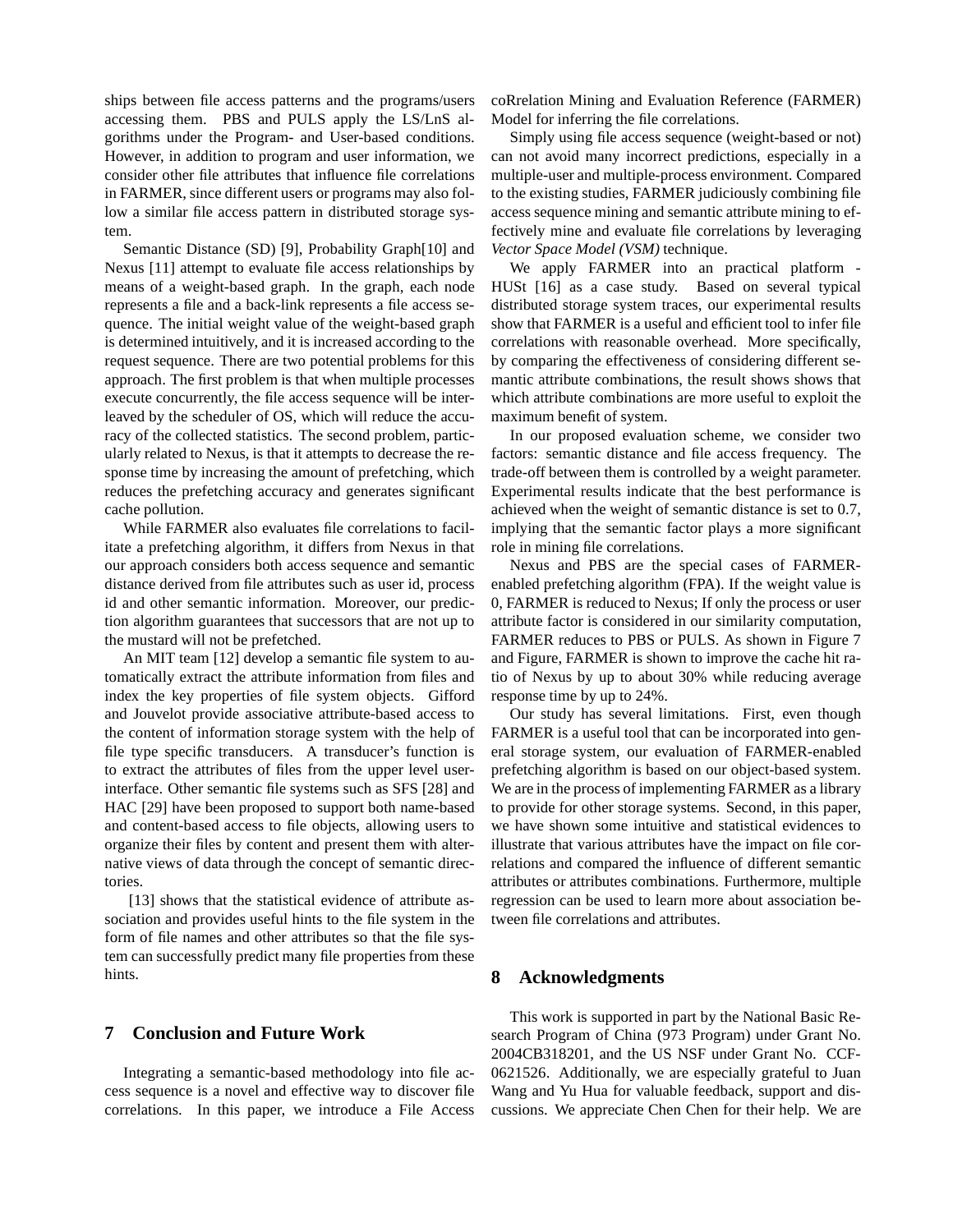grateful to all the members of our Laboratory, for their continuous support.

## **References**

- [1] Bhadkamkar, M., Burnett, S., Liptak, J., Rangaswami, R., Hristidis, V.,*A Case for Self-Optimizing File Systems*, Carnegie Mellon University, Syracuse University, Florida International University
- [2] A. Acharya, M. Uysal, and J. Saltz. *Active Disks*. In Proceedings of the 8th Conference on Architectural Support for Programming Languages and Operating Systems (ASPLOS VIII), San Jose, CA, October 1998.
- [3] G. R. Ganger, J. D. Strunk, and A. J. Klosterman. *Self-\* Storage: Brick-based Storage with Automated Administration*. Carnegie Mellon University Technical Report, CMU-CS-03- 178, August 2003.
- [4] M. Sivathanu, V. Prabhakaran, F. I. Popovici, T. E. Denehy, A. C. Arpaci-Dusseau, and R. H. Arpaci-Dusseau. *Semantically-Smart Disk Systems*. Proceedings of the USENIX Symposium on File and Storage Technologies, pages 73.88, March 2003.
- [5] G. A. Gibson, D. F. Nagle, K. Amiri, J. Butler, F. W. Chang, H. Gobioff, C. Hardin, E. Riedel, D. Rochberg, and J. Zelenka. *A cost-effective, high-bandwidth storage architecture*. In the 8th International Conference on Architectural Support for Programming Languages and Operating Systems (ASP-LOS), 1998.
- [6] T. M. Kroeger and D. D. E. Long. *The case for efficient file access pattern modeling*. Hot Topics in Operating Systems (Rio Rico, Arizona), pages 14-19, 29-30 March 1999.
- [7] Thomas Kroeger, Darrell D. E. Long, *Predicting filesystem actions from prior events*, Proceedings of the Winter 1996 USENIX Technical Conference, January 1996, pages 319C328.
- [8] Purvi Shah, Jehan-Franliois Paris, Ahmed Amer, Darrell D. E. Long, *Identifying Stable File Access Patterns*, Proceedings of the Twelfth NASA Goddard/Twenty First IEEE Conference on Mass Storage Systems and Technologies (MSST '04), April 2004.
- [9] G. Kuenning. *Design of the SEER predictive caching scheme*. In Workshop on Mobile Computing Systems and Applications, 1994.
- [10] J. Griffioen and R. Appleton. *Reducing file system latency using a predictive approach*. In In Proceedings of the 1994 Summer USENIX Conference, 1994.
- [11] Peng Gu, Yifeng Zhu, Hong Jiang, Jun Wang: *Nexus: A Novel Weighted-Graph-Based Prefetching Algorithm for Metadata Servers in Petabyte-Scale Storage Systems*. CC-GRID 2006: 409-416
- [12] David K. Gifford, Pierre Jouvelot, Mark A. Sheldon, and James W. O'Toole, Jr. *Semantic file systems*. Programming Systems Research Group, MIT Laboratory for computer science.
- [13] Daniel Ellard, Michael Mesnier, Eno Thereska, Gregory R. Ganger, Margo Seltzer. *Attribute-Based Prediction of File Properties*. Harvard Computer Science Group Technical Report TR-14-03, December 2003.
- [14] Soules C A N,Ganger G R.*Toward automatic context-based attribute assignment for semantic file systems[R]*.CMUPDL-04-105,2004.
- [15] Deepavali Bhagwat and Neoklis Polyzotis. *Searching a file system using inferred semantic links*. In Hypertext, pages 85- 87, 2005.
- [16] Lingfang Zeng, Ke Zhou, Zhan Shi, Dan Feng, Fang Wang, Changsheng Xie, Zhitang Li, Zhanwu Yu, Jianya Gong, Qiang Cao, Zhongying Niu, Lingjun Qin, Qun Liu, Yao Li, and Hong Jiang. *HUSt: A Heterogeneous Unified Storage System for GIS Grid*. HPC Storage Challenge of Supercomputing. Tampa, Florida, November 2006.
- [17] LIU, G.Z.: *Semantic Vector Space Model: Implementation and Evaluation*. Journal of the American Society for Information Science 48(5) (1997), 395-417.
- [18] Moses S. Charikar, *Similarity estimation techniques from rounding algorithms*, Proceedings of the thiry-fourth annual ACM symposium on Theory of computing, May 19-21, 2002, Montreal, Quebec, Canada.
- [19] Wang, F., Xin, Q., Hong, B., Brandt, S. A., Miller, E. L., Long, D. D. E., and McLarty, T. T. *File system workload analysis for large scale scientific computing applications*. In Proceedings of the 21st IEEE / 12th NASA Goddard Conference on Mass Storage Systems and Technologies (College Park, MD, Apr. 2004), pp. 139C152.
- [20] D. Roselli, J. R. Lorch, and T. E. Anderson, *A comparison of file system workloads*, in Proceedings of the 2000 USENIX Annual Technical Conference (USENIX-00). Berkeley, CA: USENIX Ass., June 18C23 2000, pp. 41C54.
- [21] E. Riedel, M. Kallahalla, and R. Swaminathan, *A framework for evaluating storage system security*, in FAST, 2002, pp. 15C30.
- [22] Tsozen Yeh, Darrell D. E. Long, Scott A. Brandt, *Using program and user information to improve file prediction performance*, Proceedings of the International Symposium on Performance Analysis of Systems and Software (ISPASS '01), November 2001, pages Proceedings.
- [23] Semantic file systems, http://www.objs.com/survey/OFSExt.htm
- [24] N. Agrawal, W. J. Bolosky, J.R. Douceur, and J.R. Lorch, *A Five-Year Study of File-System Metadata*, Proc. of 5th Conference on File and Storage Technologies (FAST07), Feb 2007.
- [25] M. Sivathanu, L. N. Bairavasundaram, A. C. Arpaci-Dusseau, and R. H. Arpaci-Dusseau. *Life or Death at Block Level*. In Proceedings of the 6th Symposium on Operating Systems Design and Implementation (OSDI 04), pages 379C394, San Francisco, California, December 2004.
- [26] Z. Li, Z. Chen, S. Srinivasan, and Y. Zhou. *C-Miner: Mining Block Correlations in Storage Systems*. Proceedings of the USENIX Conference on File and Storage Technologies (FAST), pages 173. 186, April 2004.
- [27] SIVATHANU, G., SUNDARARAMAN, S., AND ZADOK, E. 2006. *Type-safe disks*. In Proceedings of the 7th Symposium on Operating Systems Design and Implementation. ACM SIGOPS, Seattle, WA, 15C28.
- [28] D. K. Gifford, P. Jouvelot, M. A. Sheldon, and James W. OToole, Jr. *Semantic file systems.* In Proceedings of the 13th ACM Symposium on Operating Systems Principles (SOSP91), pages 16C25, Oct. 1991.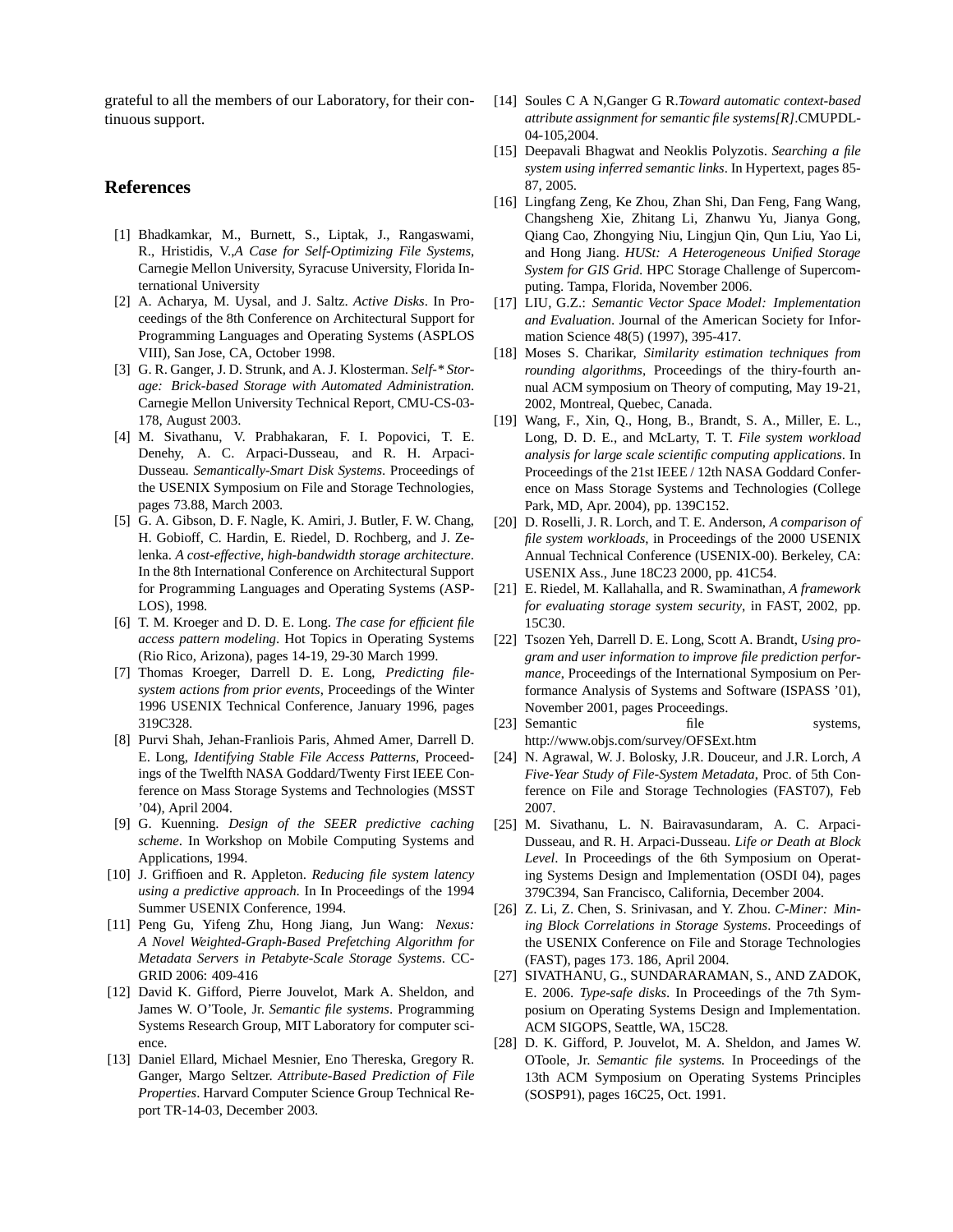

*Figure 1: The probabilities of inter-file access quantify the influence on the association between file correlations and semantic attribute combinations (as indicated by the y-axis) for four typical distributed storage system traces.*

- [29] B. Gopal and U. Manber. *Integrating content-based access mechanisms with hierarchical file systems*. In Proceedings of the 3th USENIX Symposium on Operating Systems Design and Implementation (OSDI99), pages 265C278, 1999.
- [30] Ahmed Amer, Darrell D. E. Long, Jehan-Franliois Paris, Randal Burns, *File access prediction with adjustable accuracy*, Proceedings of the International Performance Conference on Computers and Communication (IPCCC '02), April 2002.



*Figure 2: The FARMER Architecture*



Figure 4: Architecture of HUSt



*Figure 6: Impact of max strength*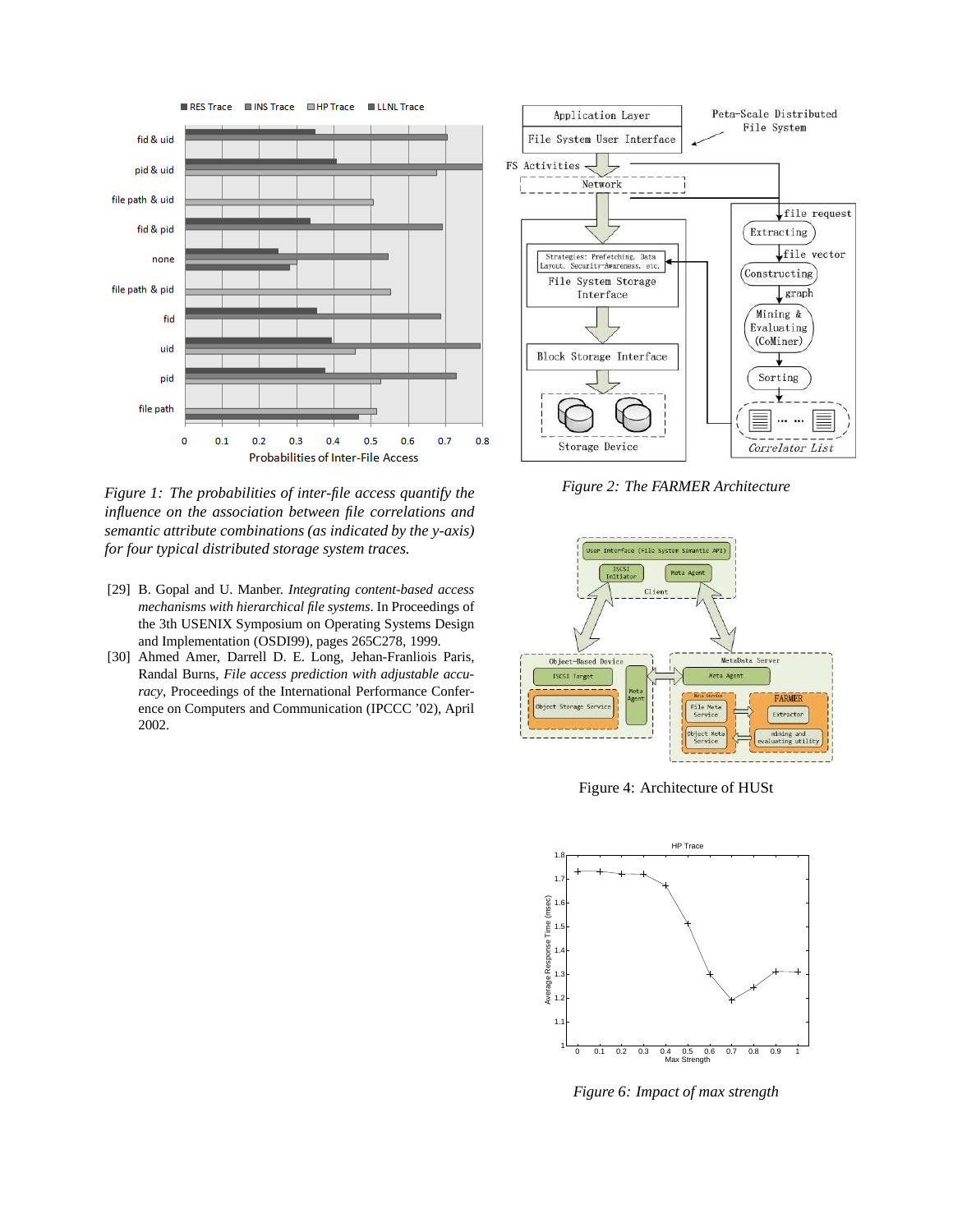

*Figure 3: Impact of varying weight p for different traces*

|                                  | <b>HP</b> Trace  |                                | <b>INS</b> Trace | <b>RES Trace</b> |
|----------------------------------|------------------|--------------------------------|------------------|------------------|
| Combination                      | <b>Hit Ratio</b> | Combination                    | <b>Hit Ratio</b> | <b>Hit Ratio</b> |
| User }                           | 47.8334%         | $\{User\}$                     | 93.3673%         | 38.3952%         |
| Process }                        | 54.1105\%        | Process }                      | 93.3012\%        | 37.5957\%        |
| Host }                           | 42.8946\%        | ${Host}$                       | 89.0715\%        | 35.7466\%        |
| File Path                        | 53.5901%         | File ID }                      | 86.3962\%        | 36.7331\%        |
| User, File path}                 | 52.6727%         | User, File ID}                 | 87.6923\%        | 36.6741\%        |
| Process, File path }             | 55.2138%         | Process, File ID}              | 87.2049%         | 35.3386%         |
| User, Process                    | 51.6512%         | User, Process                  | 93.0161\%        | 40.6367\%        |
| Host, process }                  | 49.5810\%        | Host, process }                | 90.8954\%        | 40.6107\%        |
| Host, User                       | 43.8305%         | Host, User                     | 91.0715\%        | 41.6739%         |
| Host, File path }                | 48.3542\%        | Host, File ID }                | 88.6923\%        | 41.0377\%        |
| Host, Process, File path }       | 48.9502\%        | Host, Process, File ID}        | 90.3432\%        | 36.7431\%        |
| Host, User, File path            | 47.6805\%        | Host, User, File ID}           | 90.2269\%        | 37.8957\%        |
| User, Process, File path }       | 55.9857\%        | User, Process, File ID}        | 93.2177\%        | 41.9518\%        |
| Host, Process, User              | 47.5977\%        | Host, Process, User            | 92.7908\%        | 41.3527\%        |
| Host, User, Process, File path } | 49.3087%         | Host, User, Process, File ID } | 93.8839\%        | 43.8533\%        |

*Figure 5: Cache Hit Ratios with different attribute conbinations*